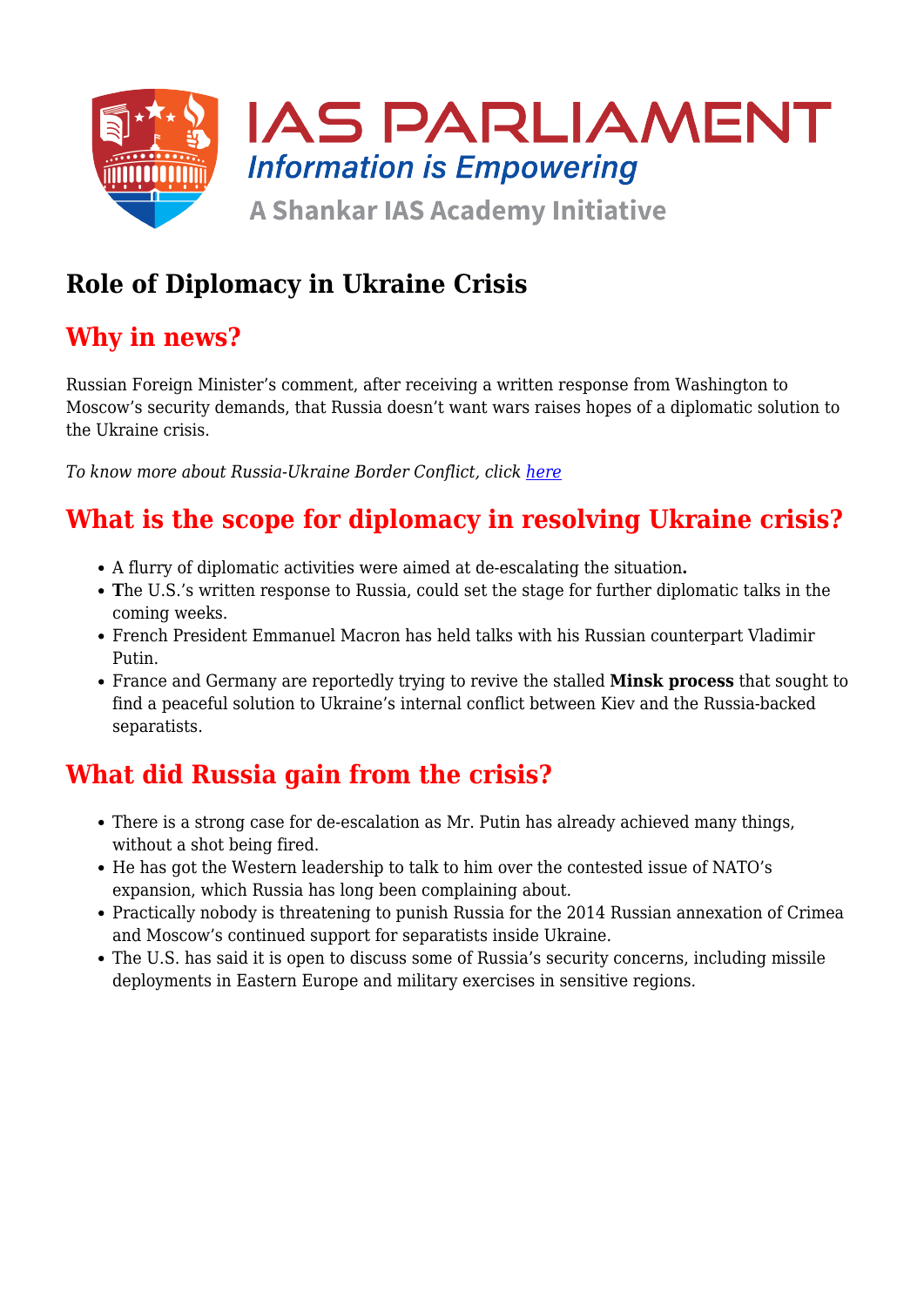# Russia military build-up near border



### **What concerns are still lingering?**

- Mr. Putin has said the U.S. response does not address Russia's core security concerns.
- Russia, which has mobilised thousands of troops on its border with Ukraine, in Belarus in Ukraine's north and in Transnistria (in its south-west, has a clear military advantage.
- Fears of a military conflict are still there.

### **What lies ahead?**

- Russia should accept the U.S. proposals, de-escalate the crisis around Ukraine and opt for more dialogue on critical issues, including NATO's eastward expansion.
- Russia might be in a position to overrun Ukraine militarily, but what comes next in Europe's largest country is as unpredictable as it can get.
- The post-9/11 military adventures of the U.S. are a lesson that great powers could clinch swift victories against weaker countries but could fail miserably in sustaining those victories.
- Russia should not walk into the same mistake and thereby push Europe back into the darker days of the Cold War.

#### **Reference**

1. <https://www.thehindu.com/todays-paper/tp-opinion/risky-bets/article38351275.ece>